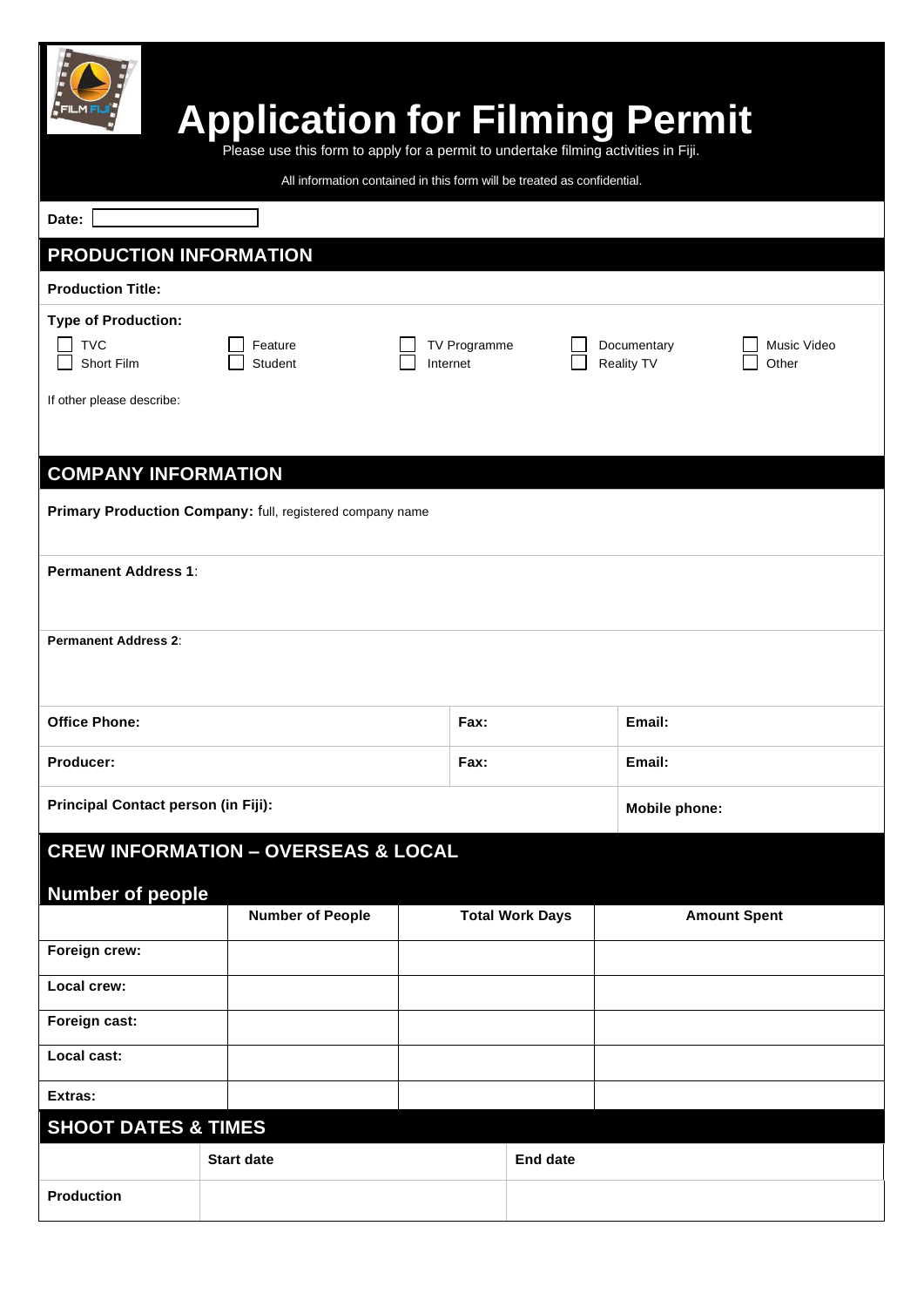| Location (s) used      | <b>Dates</b>                       |
|------------------------|------------------------------------|
|                        |                                    |
|                        |                                    |
|                        |                                    |
|                        |                                    |
|                        |                                    |
|                        |                                    |
|                        |                                    |
|                        |                                    |
|                        |                                    |
| Filming start time:    | Filming finish time:               |
| Place of stay in Fiji: | Duration of stay (number of days): |

## **EQUIPMENT**

**Attach list of equipment (with serial numbers)**

# **FINANCIAL INFORMATION (PLEASE USE FJ\$ CURRENCY)**

| <b>Attach Budget</b>                                             |  |
|------------------------------------------------------------------|--|
| Accommodation/number of room nights                              |  |
| Total airfares and seats                                         |  |
| Vehicle rental                                                   |  |
| <b>Equipment rental</b>                                          |  |
| Props                                                            |  |
| <b>Building Rental (production office, studio,</b><br>locations) |  |
| <b>Location Fees</b>                                             |  |
| <b>Permit Fees</b>                                               |  |
| <b>Catering/Food</b>                                             |  |
| <b>Other Expenses</b>                                            |  |
| <b>TOTAL SPEND IN FIJI</b>                                       |  |
|                                                                  |  |
|                                                                  |  |
|                                                                  |  |
|                                                                  |  |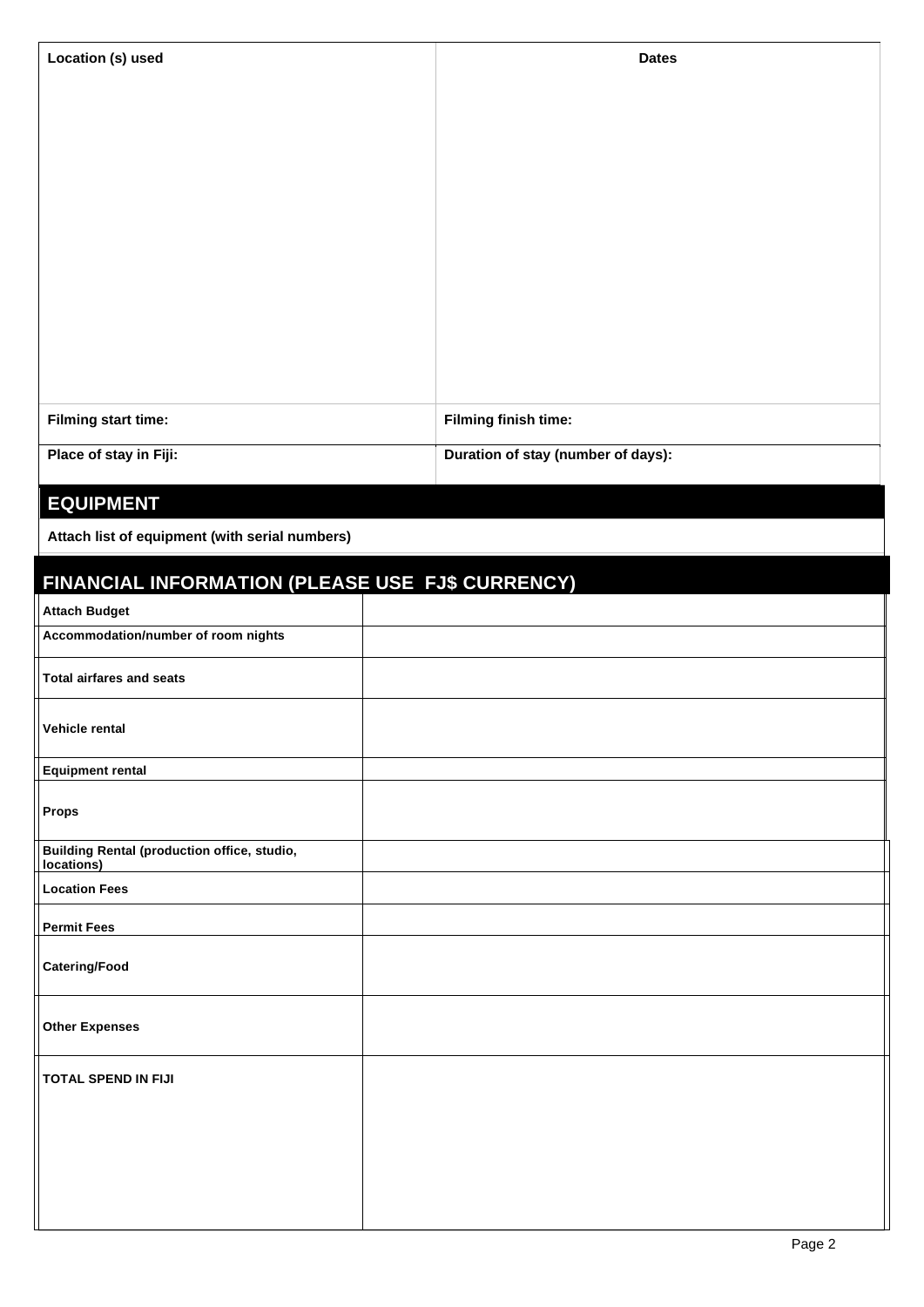| <b>General</b>                                                                                                                                                                                                                                                                                      |
|-----------------------------------------------------------------------------------------------------------------------------------------------------------------------------------------------------------------------------------------------------------------------------------------------------|
| Where did you hear of Film Fiji? (Please tick one box)                                                                                                                                                                                                                                              |
| $\Box$ Online search $\Box$ Individual $\Box$ Film Production Company $\Box$ Other                                                                                                                                                                                                                  |
| If Other please explain:                                                                                                                                                                                                                                                                            |
|                                                                                                                                                                                                                                                                                                     |
|                                                                                                                                                                                                                                                                                                     |
| <b>Declaration</b>                                                                                                                                                                                                                                                                                  |
| 1) I declare that to the best of my knowledge, the information provided in this application and accompanying this application is true,<br>correct and complete and I will notify Film Fiji of any changes.                                                                                          |
| 2) I will supply Film Fiji a copy of the finished film once released for its archives.                                                                                                                                                                                                              |
|                                                                                                                                                                                                                                                                                                     |
|                                                                                                                                                                                                                                                                                                     |
| <b>Supporting Documentation Checklist</b>                                                                                                                                                                                                                                                           |
| The following documents must be submitted with your application: Please return completed application and supporting documents to your<br>film facilitator by email to info@film-fiji.com. Should you have any further queries please contact Jone Robertson on robertson@film-<br>fiji.com/9927351. |
| $\Box$ A film permit application form filled and signed<br>Details of crew (names of crew members and scanned biodata pages of passport)<br>$\Box$ Equipment List<br>$\Box$ Brief Summary of Project<br>Flight Itinerary details (flight number, arrival and departure dates)<br>$\Box$ Budget      |
|                                                                                                                                                                                                                                                                                                     |